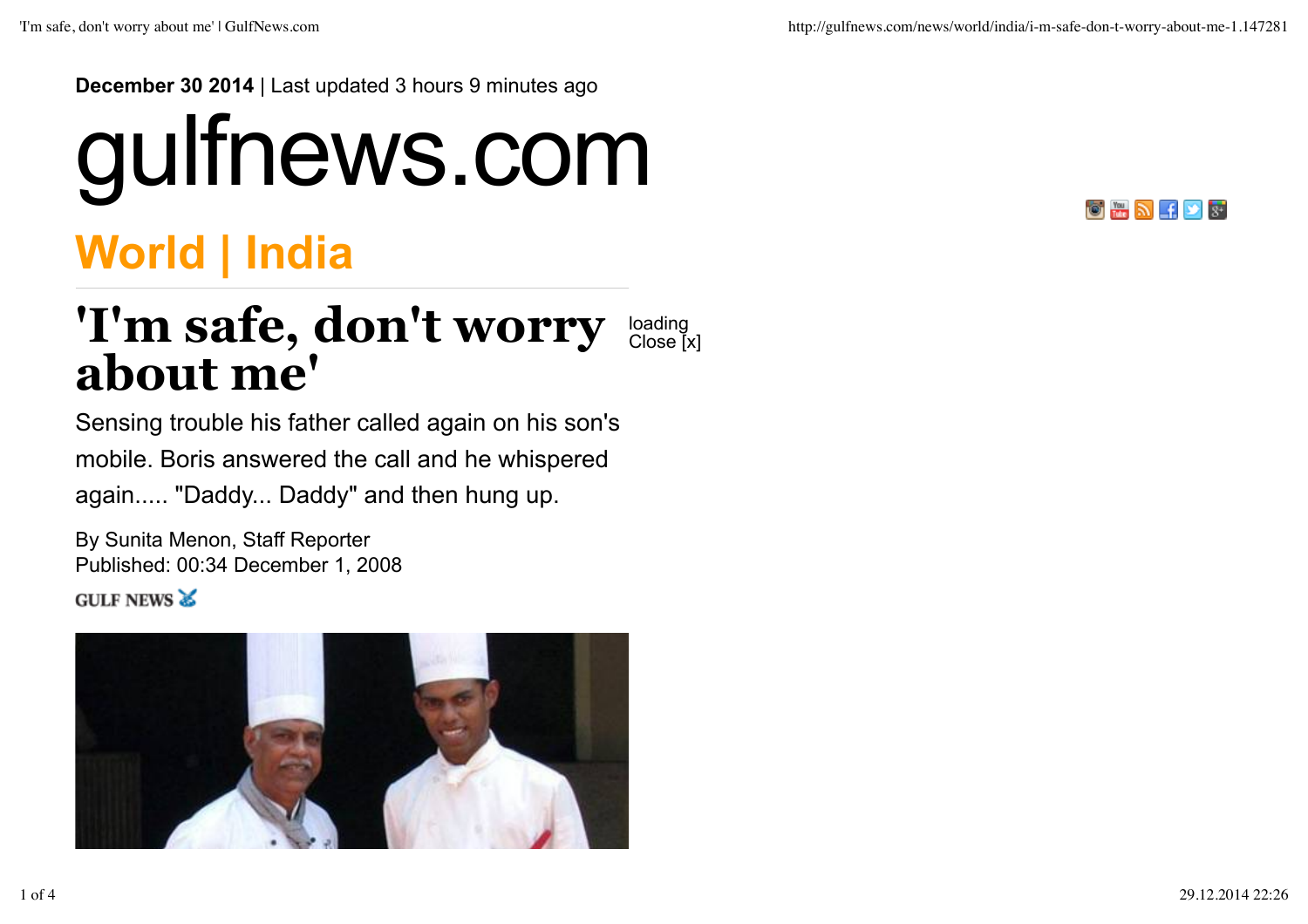

Image Credit: Supplied **Picture** 

Boris, who worked at Mumbai's Taj Mahal hotel, and his father, Urbano, who works at the Taj Mahal in Goa.

Dubai: "Kevin... Kevin"... whispered Boris de Rego to his brother before hanging up.

Sensing trouble his father called again on his son's mobile. Boris answered the call and he whispered again..... "Daddy... Daddy" and then hung up.

The time was 4.30am on Thursday, November 27.

This was the last conversation that 23-year-old Boris had with his father Urbano and his elder brother Kevin before he died.

He was shot by one of the terrorists as he got out the hotel basement where he was hiding with colleagues and guests.

A resident of Diwar, Goa, he had worked at the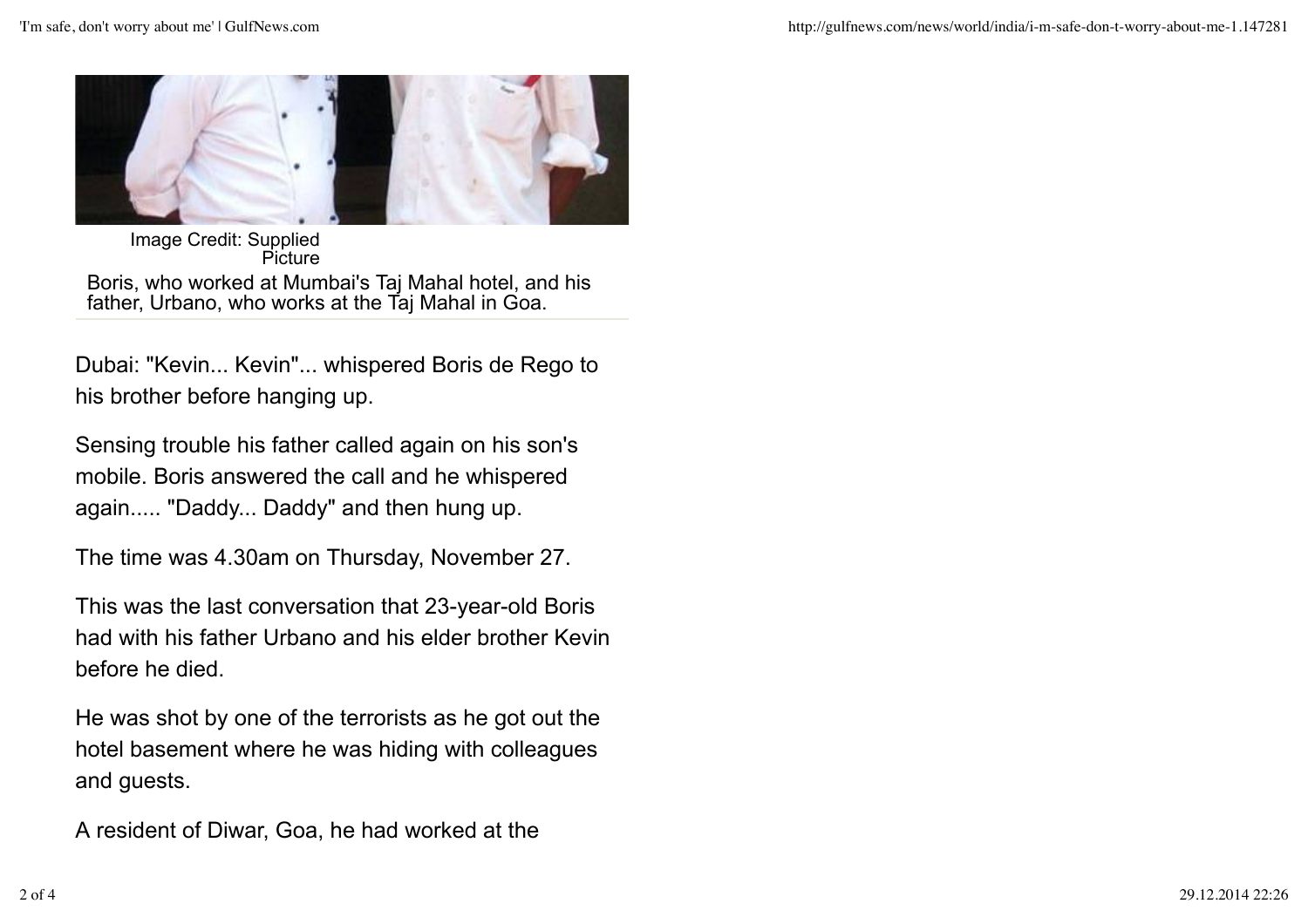Shamiana restaurant at the Taj Mahal hotel for the past couple of years.

This was the same restaurant where his father Urbano who is currently the corporate chef of the Taj Mahal hotel in Goa started his career about 38 years ago.

Speaking to Gulf News on the telephone from Goa, his brother Kevin said that he was in constant touch with his younger brother up until 4am on Thursday.

"When the first news of the terror strike at 11pm on Wednesday started to flash on television I immediately called Boris on his mobile.

"I am safe Kevin. Just don't worry about me. He added that he was in the basement along with hundreds of other people.

"He told us that the terrorists entered the restaurant by kicking the door open. At 4am when I gave him a call said that he, along with other people in the basement, were trying to get out of the hotel."

Promising to call back in 15 minutes Boris hung up but when the telephone did not ring after half an hour his family could not stand the suspense any longer and